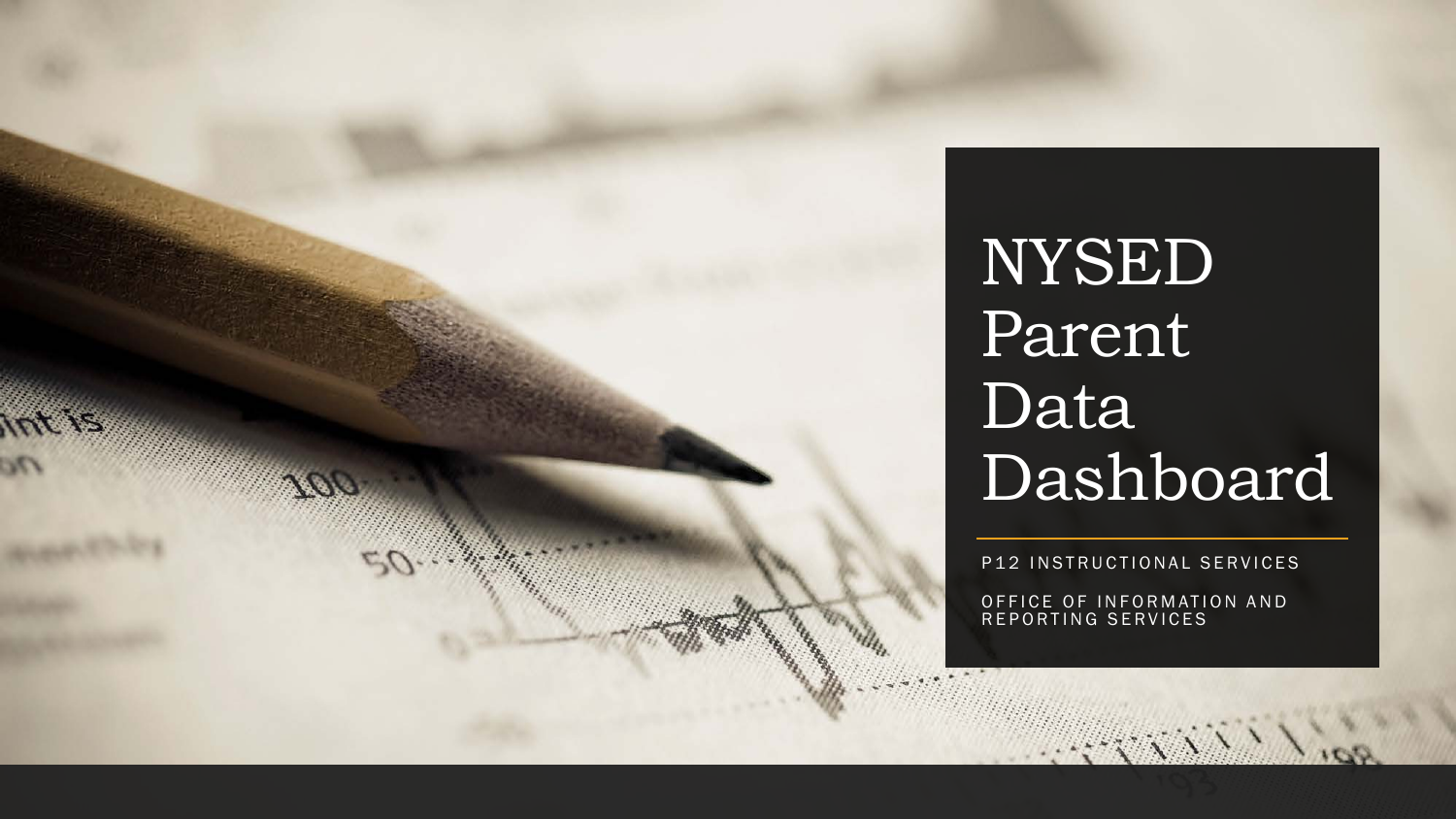## NYSED Parent Data Dashboard

| P1<br>2016-17                                                                               | $P1 - P2$<br>2017-18                                           | $P2 - P3$<br>2018-19                                                      | P <sub>3</sub><br>2019-2020                                                                       | P <sub>4</sub><br>2020-21                                                      |
|---------------------------------------------------------------------------------------------|----------------------------------------------------------------|---------------------------------------------------------------------------|---------------------------------------------------------------------------------------------------|--------------------------------------------------------------------------------|
| SED began working on<br>possible content and<br>format based on the NYS<br><b>ESSA Plan</b> | Utilized CCSSO<br><b>Report Card funding</b>                   | <b>Conducted Needs</b><br>Assessment and<br><b>Requirements Gathering</b> | 4-Workstream Teams<br>involved in 16 weeks of<br>work:<br>Feedback & Engagement                   | Initial Launch                                                                 |
| Began limited outreach<br>to external stakeholders<br>for feedback                          | <b>SED approved Data</b><br><b>Insight Partners</b><br>Project | <b>Gathered Requirements</b><br>and Developed Scope of<br><b>Work</b>     | Data,<br>Design & Content,<br>Programming &<br>Development                                        | Year long Outreach to<br>stakeholders, Feedback<br>and Enhancements            |
| Began looking for<br>possible funding streams                                               | <b>Resource and Project</b><br>Plan Developed                  | Project Kick off<br>Inter-Department<br>4-Workstream Teams                | <b>June 2019 BOE</b><br>Presentation<br>COVID-19<br><b>BOR</b> feedback<br>enhancements completed | <b>Final Launch November</b><br>2021 with annual<br>updates and<br>maintenance |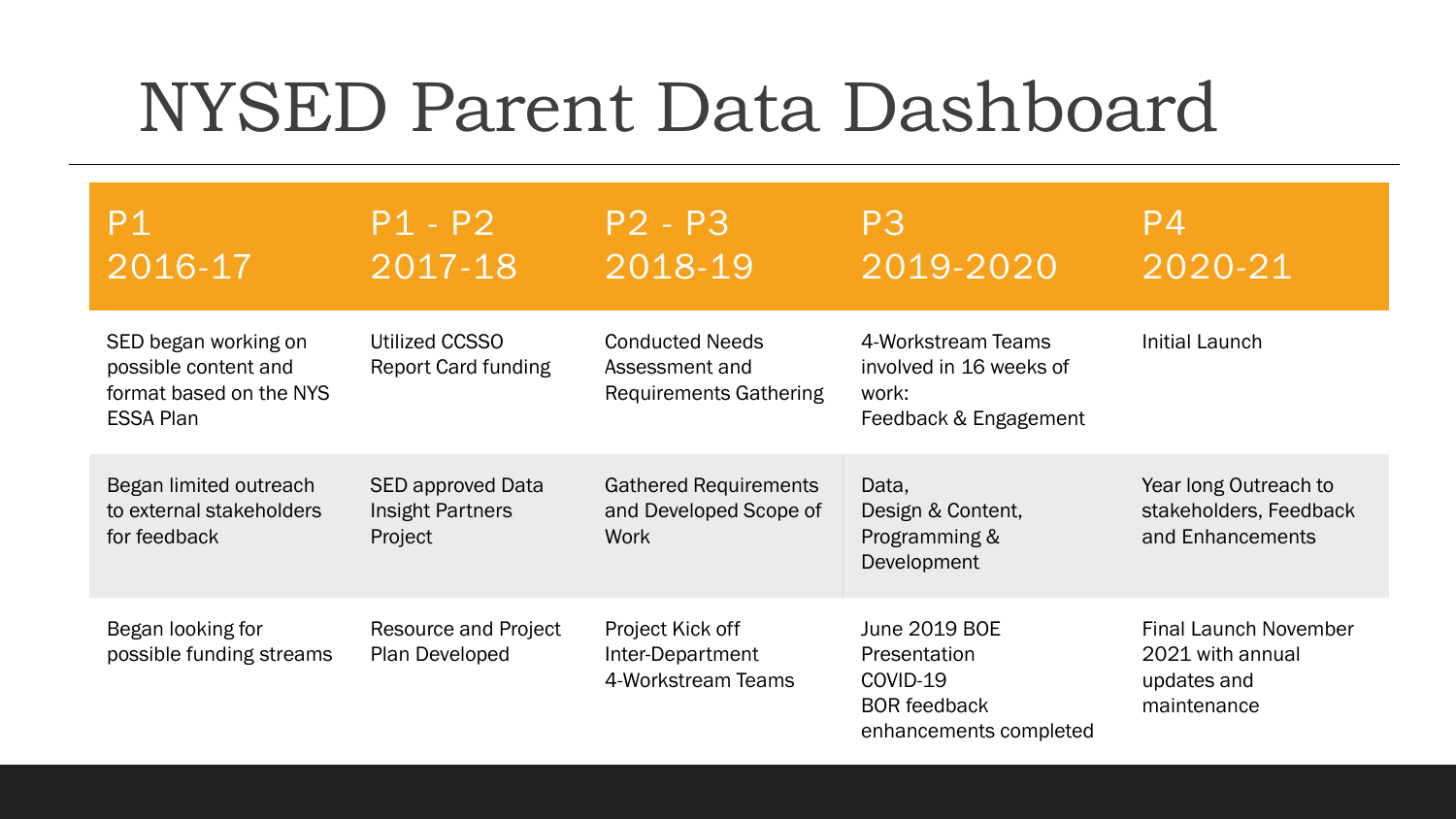

The New York State Education Department (NYSED) is committed to making data available and easy to use. This site provides a first step in publicly reporting educational data so all interested parties can be better informed as they work to advance student achievement.

Search for specific schools, districts, colleges, universities, counties, or BOCES Q

## **NEW YORK STATE EDUCATION AT A GLANCE**

Ÿ

732 Districts 4,422 Public Schools 351 Charter Schools



212,296 Total Public School Teachers





Total K-12 Public School Students in New York State

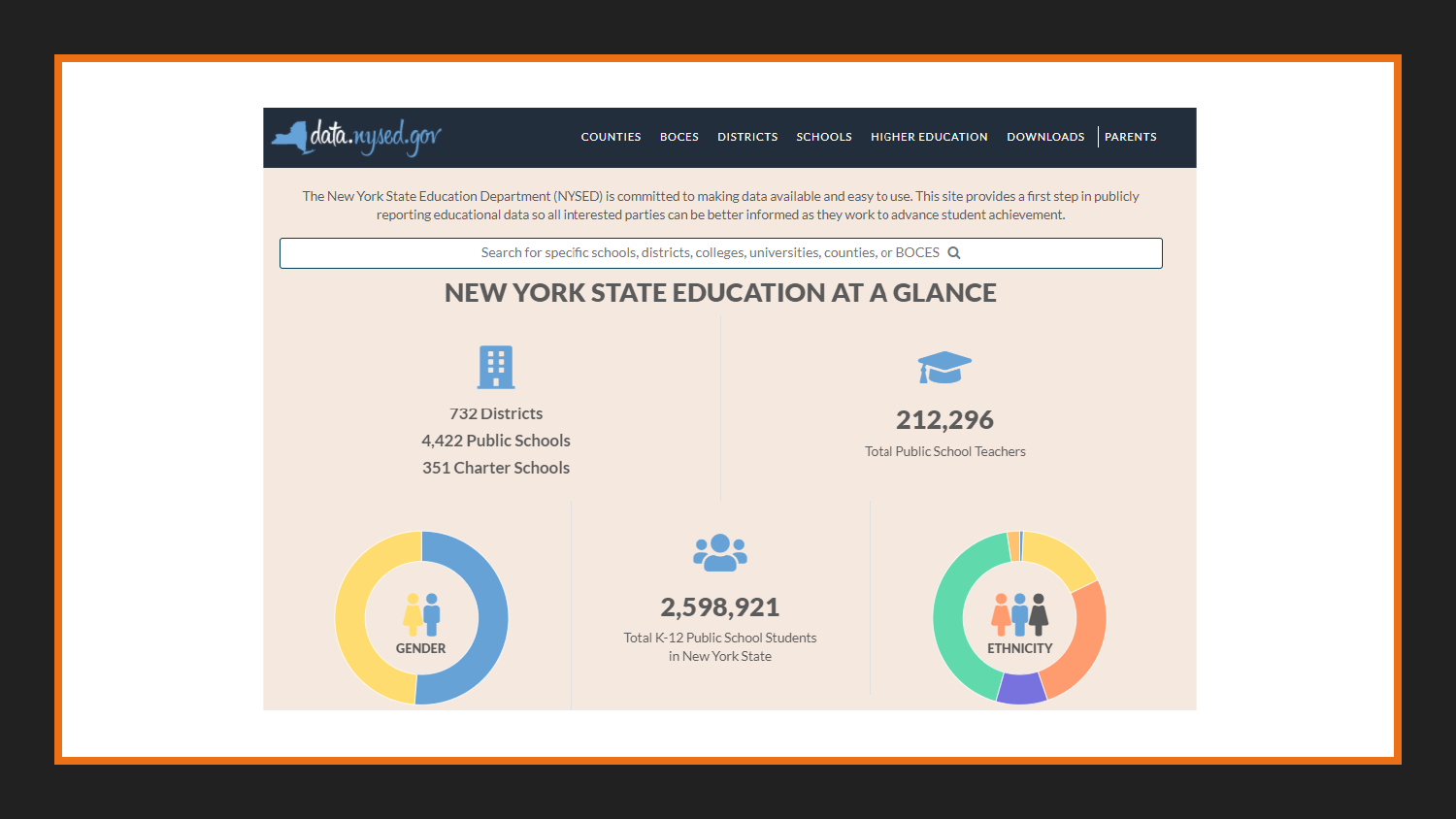## Next Steps

- Continued demonstrations for stakeholder groups
- Support Translations
- Year-long gathering feedback and enhancements
	- Live "real-time" access to survey results
- Monthly work sessions by the 4 workstreams
	- Review ongoing feedback
	- Review Lexile levels
	- Explore web design and architecture for increased functionality
	- Explore how to include other compliance status indicators